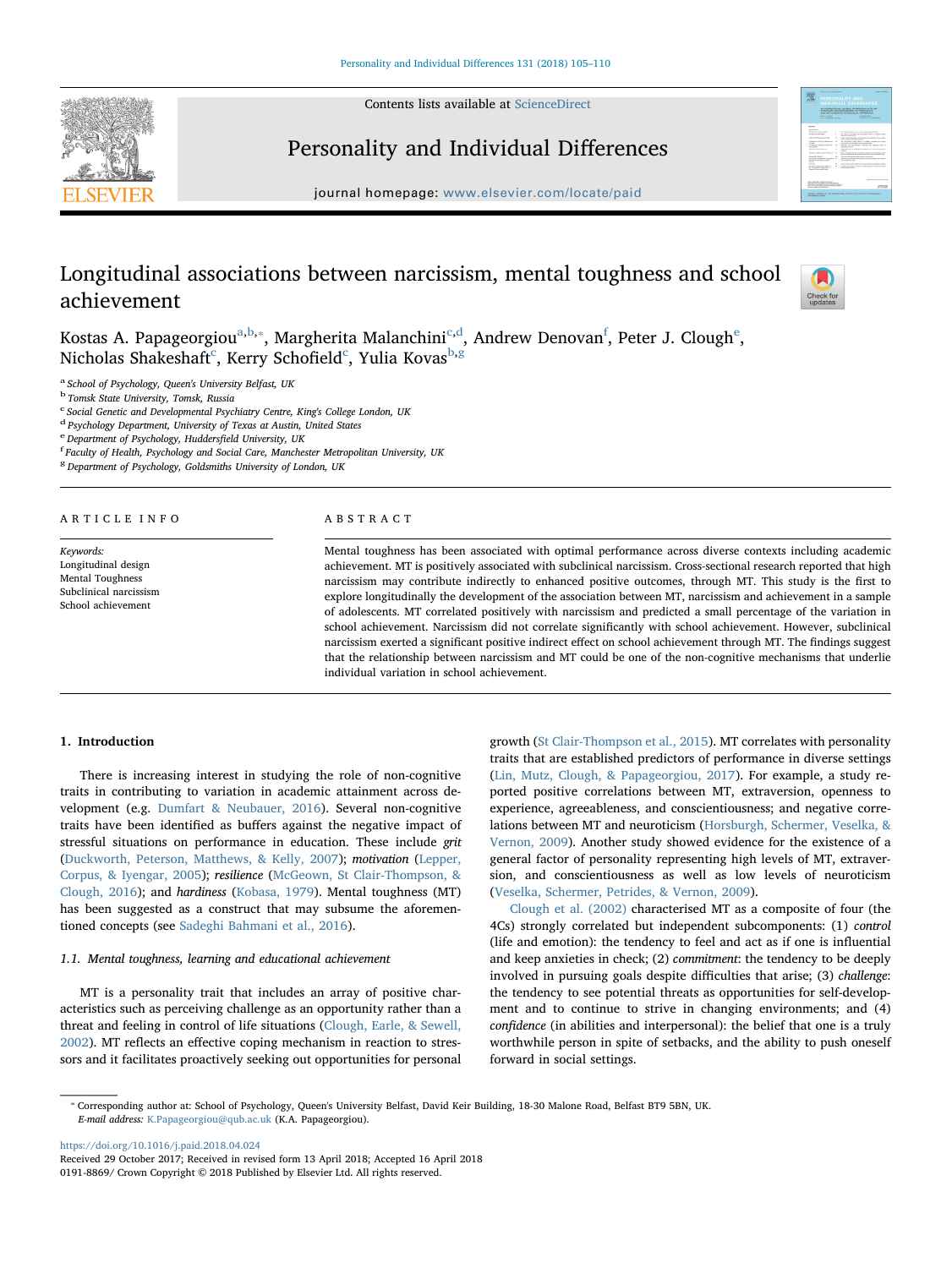Previous research has shown that MT is an important concept for explaining individual differences in learning and educational performance ([McGeown et al., 2016\)](#page-5-3). For example, positive correlations were found between total MT, academic attainment ( $r = 0.22$ ), attendance  $(r = 0.22;$  [St Clair-Thompson et al., 2015\)](#page-5-6), social inclusion  $(r = 0.22)$ and social acceptance  $(r = 0.38)$  in adolescents [\(St Clair-Thompson](#page-5-6) [et al., 2015\)](#page-5-6). Another study showed that MT was correlated negatively with oppositional behaviour ( $r = -0.23$ ), inattention ( $r = -0.17$ ) and hyperactivity ( $r = -0.14$ ) in adolescents [\(St Clair-Thompson et al.,](#page-5-6) [2015\)](#page-5-6).

Individual differences in MT also associate with individual variation in undergraduate students' performance in learning and education. For example, a study reported positive correlations between MT, grades and progression ( $r = 0.31$ and  $r = 0.25$ , respectively; [Crust et al., 2014\)](#page-4-1) in undergraduate students. Another study reported that the 4Cs were positively associated with self-esteem  $(r = 0.23$  for the subscale of control of emotions to 0.83 for the subscale of confidence) and college adjustment ( $r = 0.19$  to 0.70); and negatively associated with school concerns ( $r = -0.27$  to  $-0.52$ ) in undergraduate students ([St Clair-](#page-5-6)[Thompson et al., 2015\)](#page-5-6). The particularly high correlation between selfesteem and confidence (reported in [St Clair-Thompson et al., 2015](#page-5-6)) is to be expected and it has been acknowledged by a number of authors and approaches (e.g. [Cashmore, 2002;](#page-4-2) [Crust, 2008\)](#page-4-3). However, MT represents a number of additional (to self-esteem) psychological constructs including Seeking out challenge; Motivation to achieve; Persistence and Resilience [\(Clough et al., 2002\)](#page-4-0).

Recently a study explored the association between MT and academic grades and attendance in a sample of university students. Commitment and control together accounted for 16.5% of the variance in total average grade ([Lin, Clough et al, 2017\)](#page-5-10). These studies suggest that MT is an important trait in relation to educational outcomes with implications for educational practice.

# 1.2. Narcissism and mental toughness

Subclinical narcissism includes facets retained from the clinical syndrome, namely grandiosity, entitlement, dominance, and superiority ([Paulhus & Williams, 2002](#page-5-11)). Previous studies suggested that narcissism might be unique among the DT traits in that, it encapsulates to a larger extent (in comparison to psychopathy and Machiavellianism), prosocial and adaptive behaviours (e.g. [Veselka, Schermer, & Vernon, 2012](#page-5-12)). [Petrides, Vernon, Schermer, and Veselka \(2011\)](#page-5-13) used a sample of twins and reported that—unlike psychopathy and Machiavellianism—narcissism correlates positively ( $r = 0.20$  for twin 1 and  $r = 0.22$ for twin 2) with emotional intelligence. The authors suggested that the heightened sense of self-worth may render a narcissist optimistic, motivated, assertive, and successful in relationships [\(Petrides et al., 2011](#page-5-13)).

Three studies have explored the relationship between subclinical narcissism and MT in adults ([Onley, Veselka, Schermer, & Vernon,](#page-5-14) [2013;](#page-5-14) [Papageorgiou, Wong, & Clough, 2017](#page-5-15); [Sabouri et al., 2016\)](#page-5-16). All three studies reported significant and positive associations between the two traits ( $r = 0.13$ –0.21 between the 4Cs and narcissism;  $r = 0.50$  for total MT and narcissism;  $r = 0.21$  for total MT and narcissism, respectively). Furthermore, [Papageorgiou et al. \(2017\)](#page-5-15) showed that, despite being part of the dark triad, narcissism exerted a significant negative indirect effect on both psychopathy and Machiavellianism through MT. This statistical model suggests that subclinical narcissism could increase MT contributing indirectly to positive outcomes.

# 1.3. The current study

The current study aimed to: (1) Extend previous findings, derived from adult samples, on the association between subclinical narcissism and MT in an adolescent sample; (2) Explore longitudinally the degree to which individual differences in MT and subclinical narcissism predict individual variation in school achievement; (3) Test a mediation model

suggesting that narcissism increases MT, which subsequently contributes to higher school achievement. We hypothesised that:

- 1. MT will correlate positively with subclinical narcissism in adolescence.
- 2. MT and subclinical narcissism will correlate positively with school achievement.
- 3. MT, narcissism and achievement will associate to each other longitudinally and will show high stability over time.
- 4. Narcissism will exert a positive indirect effect on school achievement through MT.

## 2. Method

# 2.1. Sample

Participants are part of the Multi-Cohort Investigation into Learning and Educational Success (MILES). Wave 1 and wave 2 ( $(N = 927$  and  $N = 561$ , respectively after data cleaning and screening) include students recruited from three different Italian high schools in the Milan Province. The present investigation includes students who participated in MILES at both wave 1 (March 2016) and wave 2 (June 2016). In total 339 students took part in both collection waves (54% females). Participants' ages ranged between 14 and 21 ( $M = 15.63$ ,  $SE = 1.40$ , in wave 1 and  $M = 15.83$ ,  $SE = 1.40$ , in wave 2). Students with a diagnosis of learning difficulties were excluded from the current analyses. MILES received ethical approval from the ethics committee of the Department of Psychology at Goldsmiths University of London and the parents' and teachers' committees of every school that approved the MILES protocol.

# 2.2. Procedure

All students were invited to take part in the study. The data were collected online using the [forepsyte.com](http://forepsyte.com) online platform ([www.](http://www.forepsyte.com) [forepsyte.com](http://www.forepsyte.com)). Students took part in both testing sessions at home or on the school's computers after classes. Participants were given an individualised ID, which they used to access the web study. The ID codes and corresponding names are stored in a separate secure server from the rest of the data. An information sheet, consent form and debrief form were included at both collection waves. The first wave lasted around 90 min; the second wave around 45 min.

#### 2.3. Measures

## 2.3.1. Mental toughness

The newly developed ten-item Mental Toughness Questionnaire (MTQ-10) has been used to assess total MT at wave 1 and wave 2. Originally, a 12-item measure derived by taking the two highest line adding items of the MTQ48 in each of the six sub scales. We then performed a Confirmatory Factor Analysis (CFA) on the 12-item measure and resulted in the 10-item version due to poor factor loading for two of the 12 items. The initial CFA on the resultant 12 items from EFA provided unsatisfactory data-model fit on all indices but SRMR,  $\chi^2$  (54,  $N = 343$ ) = 185.87,  $p < .001$ , CFI = 0.82, IFI = 0.82, SRMR = 0.07,  $RMSEA = 0.09$  (CI of 0.08 to 0.11). An inspection of factor loadings revealed that item 7 and item 11 loaded poorly on the general factor (0.27 and 0.22 respectively), and below the recommended threshold of 0.32 (see [Tabachnick & Fidell, 2001\)](#page-5-17). Removal of these items resulted in an improved model fit. The statistical analysis that was conducted to validate this new measure is described in detail in the Supplementary Material.

The MTQ-10 has an average completion time of 5 min with responses to its 10 items given on a 5-point Likert scale anchored at  $1 =$  strongly disagree and  $5 =$  strongly agree. Three items are reverse coded; the MT score represents the average score of the 10 items.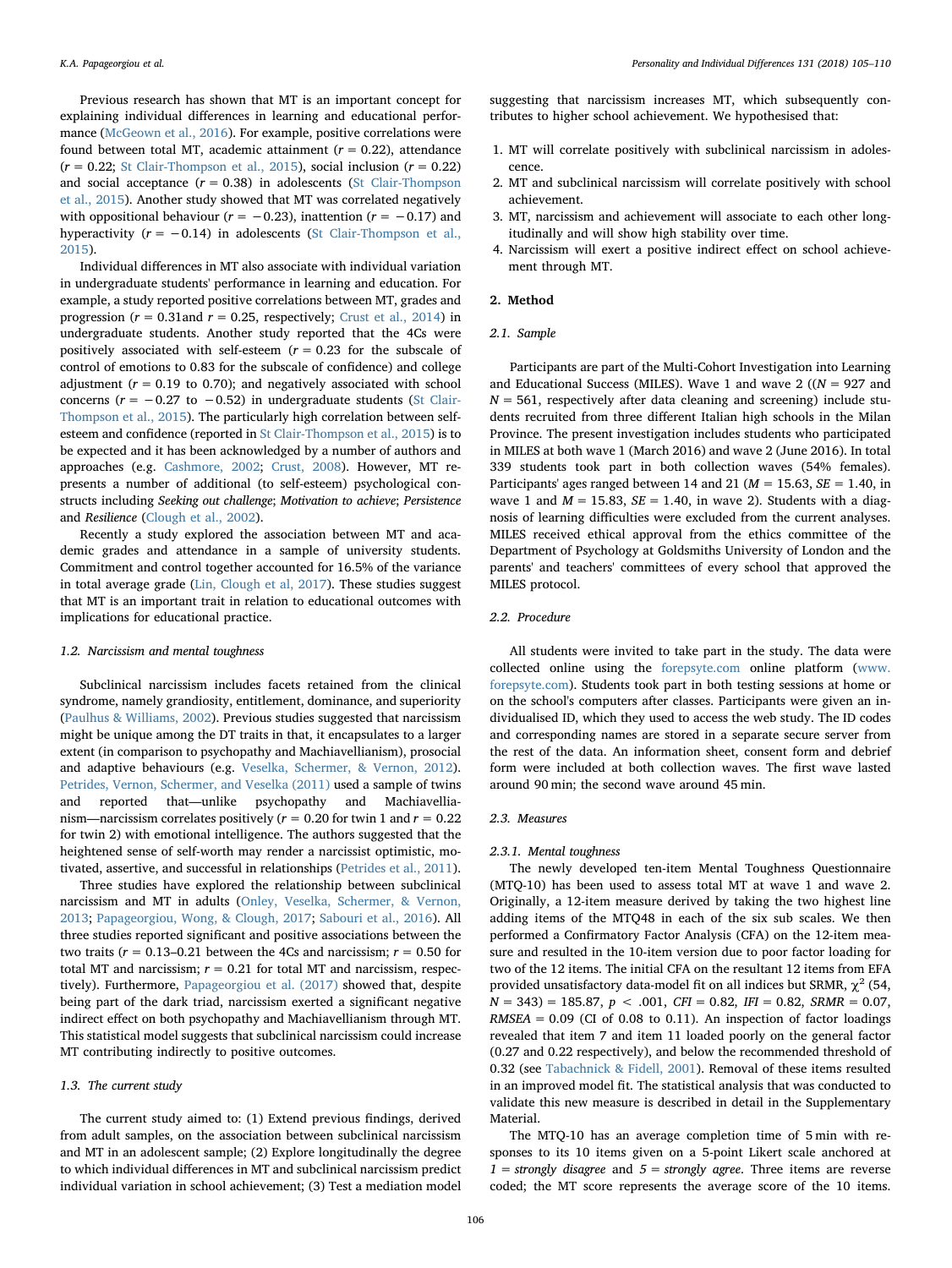Example item include "I generally cope well with any problems that occur".

#### 2.3.2. Narcissism

The Short Dark Triad questionnaire (SD3) assesses subclinical narcissism, subclinical psychopathy and Machiavellianism and it has high reliability and validity, including construct validity and external validity [\(Jones & Paulhus, 2014\)](#page-5-18). The SD3 includes 27 items, 9 for each scale with responses given on a 5-point Likert scale, with  $1 =$  strongly disagree and  $5 =$  strongly agree. We used only the 9 items that assess subclinical narcissism. Example items include: "People see me as a natural leader". The score for the subscale represents the average score of the 9 corresponding items.

# 2.3.3. School grades

Students reported their grades in mathematics, literacy (Italian) and second language at the end of the first term (wave 1) and the second term (wave 2). Students' grades ranged from 4 to 10, where 10 indicated the highest possible grade, 6 represented pass, and 4 indicated a grade of 4 or lower. A mean composite score of the grades reported in mathematics, literacy and second language was created as a measure of overall school achievement. Self-reported grades are regarded as a reliable measure of school achievement [\(Kuncel, Crede, & Thomas, 2005](#page-5-19)).

# 2.3.4. Cognitive ability measures

Students' cognitive ability was used as a covariate in the analyses. A 30-item online version of the Raven's Progressive Matrices test ([Raven,](#page-5-20) [Court, & Raven, 1996\)](#page-5-20) was administered to assess non-verbal reasoning. The items were arranged in increasing level of difficulty. A discontinue rule was applied so that after three consecutively incorrect responses in one subsection, participants were re-directed to the next subsection.

The newly developed Italian Vocabulary Test (IVT-80; [Malanchini,](#page-5-21) [Malanchini, Shakeshaft, & Scho](#page-5-21)field, in preparation) was used to assess verbal ability. The test consisted of 80 items and it is loosely based on the Mill Hill vocabulary test [\(Raven, Raven, & Court, 1998](#page-5-22)). For every item, participants were presented with a word, and they were asked to select a synonym of that word, out of six options. Only one option was the correct one. The items were presented in order of frequency in the written Italian language, from words appearing more frequently, to words with appearing less frequently. For example, the word "Motive" was presented together with six possible synonyms: (a) leader, (b) activity, (c) change, (d) motion, and (e) reason – with option 'e' being the correct answer. A short version of the IVT including 35 items (IVT-35) was included at wave 2. The IVT showed good test-retest correlation over 4 months ( $r = 0.66$ ,  $N = 339$ ). The test and the reduced version both showed reasonable external validity as they shared moderate correlations with literacy school achievement ( $r = 0.36$ ,  $N = 922$  at wave 1; and  $r = 0.40$ ,  $N = 522$  at wave 2) and non-verbal reasoning  $(r = 0.42, N = 922)$ . A mean composite score of the two tests was taken as an index of cognitive ability.

### 3. Results

# 3.1. Descriptive statistics and associations between mental toughness, narcissism and school achievement

Descriptive statistics for MT, subclinical narcissism, school grades and school achievement are presented in Table S1 in the Supplementary material. [Table 1](#page-3-0) presents test-retest reliabilities for MT, subclinical narcissism, school grades and school achievement; and correlations between school grades for wave 1 and wave 2, respectively.

Partial correlations (controlling for age and sex) showed that subclinical narcissism (wave 1) correlated positively with MT at wave 1  $(r = 0.38, p < .001, 95\%$  CI [0.28, 0.47]). Subclinical narcissism (wave 2) correlated positively with MT at wave 2 ( $r = 0.34$ ,  $p < .001$ , 95% CI [0.23, 0.45]).

Multiple linear regression (controlling for age, sex and cognitive

ability) was used to explore the associations between MT and narcissism at wave 1 and wave 2 with school achievement (wave 1 and wave 2, respectively). Longitudinal associations between MT (wave 1) with grades in mathematics (wave 2), literacy (wave 2) and second language (wave 2); and between narcissism (wave 1) with grades in mathematics (wave 2), literacy (wave 2) and second language (wave 2) are presented in the supplementary material in Tables S2 and S3, respectively.

MT at wave 1 was associated significantly with school achievement at wave 1 (β = 0.10,  $R^2 = 0.01$ ,  $p < .05$ ). MT at wave 2 was associated significantly with school achievement at wave 2 ( $\beta = 0.13$ ,  $R^2 = 0.016$ ,  $p < .05$ ). MT at wave 1 was associated significantly with school achievement at wave 2 ( $\beta = 0.11$ ,  $R^2 = 0.012$ ,  $p < .05$ ). When all covariates were excluded from the model, the predictive value of MT at wave 1 on school achievement at wave 2 increased ( $\beta = 0.16$ ,  $R^2 = 0.026$ ,  $p < .01$ ). When cognitive ability only was excluded from the model, the predictive value of MT at wave 1 on school achievement at wave 2 increased significantly ( $\beta = 0.19$ ,  $R^2 = 0.032$ ,  $p < .01$ ). Narcissism at wave 1 was not associated significantly with school achievement at wave 1 ( $\beta$  = -0.02,  $R^2$  = 0.00,  $p$  = .67). Narcissism at wave 2 was not associated significantly with school achievement at wave 2 (β = 0.009,  $R^2$  = 0.00, p = .85). Narcissism at wave 1 was not associated significantly with school achievement at wave 2  $(\beta = -0.03, R^2 = 0.001, p = .55)$ . [Table 2](#page-3-1) presents longitudinal associations between MT and narcissism at Wave 1 with school achievement at wave 2.

#### 3.2. Cross-lagged analysis

[Fig. 1](#page-4-4) presents a cross-lagged model exploring the longitudinal relations between narcissism, MT and school achievement across the two collection waves. All variables were age regressed and standardized prior to model fitting. The model was a good fit for the data  $(CFI = 1.00, TLI = 1.00, RMSEA = 0.000, SRMR = 0.00)$ . MT was found to be stable over time ( $\beta = 0.727$ ,  $p < .001$ ), and strong stability was also observed for school achievement ( $\beta$  = 0.822,  $p$  < .001) and narcissism ( $\beta$  = 0.685,  $p$  < .001). The concurrent relation between MT and narcissism at wave 1 was moderate ( $r = 0.424$ ,  $p < .001$ ). The two variables also shared a modest correlation at wave 2 beyond their correlation at wave 1 ( $r = 0.232$ ,  $p < .001$ ). The correlation between MT and achievement at wave 1 was weak but significant ( $r = 0.147$ ,  $p < .001$ ), and the two constructs shared a weak correlation at wave 2  $(r = 0.138, p < .01)$ . Narcissism and achievement were not correlated at wave 1, but they shared a weak association at wave 2 ( $r = 0.135$ ,  $p < .01$ ).

# 3.3. Mediation effect of mental toughness on narcissism and school achievement

The absence of a direct association between narcissism and achievement does not preclude the possibility that they are indirectly associated though their mutual relation with MT. [Fig. 2](#page-4-5) illustrates our proposed mediation model: In line with the hypothesis, the indirect effect of narcissism (wave 1) on school achievement (wave 2), through individual differences in MT (wave 2), was positive and statistically significant ( $b = 0.08$ ,  $SE = 0.03$ , 95% CI [0.032, 0.162]).

# 4. Discussion

The present study explored longitudinally the contribution of MT and subclinical narcissism in educational achievement. The results extended previous cross-sectional findings in adult samples (e.g. [Papageorgiou et al., 2017](#page-5-15)) showing a positive and moderate association between MT and subclinical narcissism, across both collection waves, in an adolescent sample. This finding provides further support to previous evidence (see for example, [Onley et al., 2013\)](#page-5-14) indicating that narcissism encapsulates prosocial and adaptive behaviours.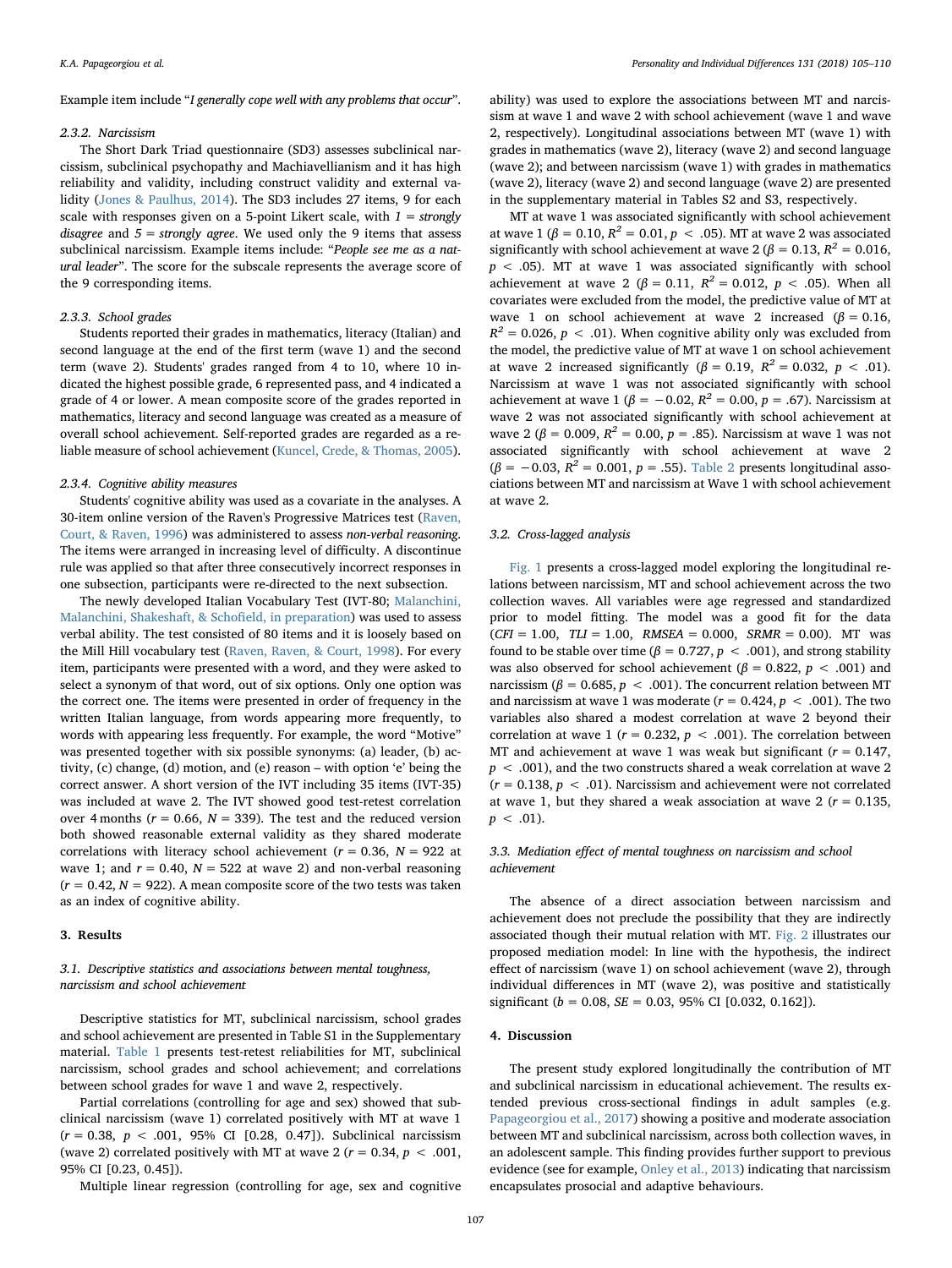#### <span id="page-3-0"></span>Table 1

| Variable name   | MT <sub>1</sub>          | SN <sub>1</sub>          | Maths 1 | Lit 1                    | SL <sub>1</sub> | SA <sub>1</sub>          | MT <sub>2</sub> | SN <sub>2</sub>          | Maths 2                  | Lit 2                    | SL <sub>2</sub>          | SA <sub>2</sub>          |
|-----------------|--------------------------|--------------------------|---------|--------------------------|-----------------|--------------------------|-----------------|--------------------------|--------------------------|--------------------------|--------------------------|--------------------------|
| MT <sub>1</sub> | $\overline{\phantom{a}}$ | $\overline{\phantom{a}}$ | -       | $\overline{\phantom{a}}$ | -               | $-$                      | $0.74***$       | $\overline{\phantom{0}}$ | $\overline{\phantom{a}}$ | $\overline{\phantom{0}}$ | -                        | -                        |
| SN <sub>1</sub> | $\overline{\phantom{a}}$ | -                        |         | $\overline{\phantom{0}}$ | -               | $\overline{\phantom{0}}$ | -               | $0.69***$                | $\qquad \qquad =$        | $\overline{\phantom{0}}$ | $\overline{\phantom{0}}$ | -                        |
| Maths 1         | $\overline{\phantom{a}}$ | -                        | -       | $0.47***$                | $0.45***$       | $\qquad \qquad =$        | $\qquad \qquad$ | $\overline{\phantom{0}}$ | $0.73***$                | $0.41***$                | $0.42***$                | $\overline{\phantom{0}}$ |
| Lit 1           | $\overline{\phantom{a}}$ | $\overline{\phantom{a}}$ |         | $-$                      | $0.56***$       | $\overline{\phantom{0}}$ | -               | $\overline{\phantom{a}}$ | $0.46***$                | $0.73***$                | $0.54***$                | $\overline{\phantom{0}}$ |
| SL <sub>1</sub> | $\overline{\phantom{a}}$ | -                        |         | $\overline{\phantom{0}}$ | -               | $\overline{\phantom{0}}$ | -               | $\overline{\phantom{a}}$ | $0.39***$                | $0.56***$                | $0.78***$                | $\overline{\phantom{0}}$ |
| SA <sub>1</sub> | $\overline{\phantom{a}}$ | $\overline{\phantom{a}}$ |         | $\overline{\phantom{0}}$ |                 | $\overline{\phantom{0}}$ | -               | $\overline{\phantom{a}}$ | $\overline{\phantom{0}}$ | $\overline{\phantom{0}}$ | -                        | $0.83***$                |
| MT <sub>2</sub> | $\overline{\phantom{a}}$ | $\overline{\phantom{a}}$ |         | -                        | -               | $\overline{\phantom{0}}$ | -               |                          | $\overline{\phantom{0}}$ | $\overline{\phantom{0}}$ | -                        | $\overline{\phantom{0}}$ |
| SN <sub>2</sub> | $\overline{\phantom{0}}$ | $\overline{\phantom{a}}$ | -       | -                        | -               | $\overline{\phantom{0}}$ | -               | $\overline{\phantom{a}}$ | $\overline{\phantom{a}}$ | $\qquad \qquad$          | $\overline{\phantom{0}}$ | -                        |
| Maths 2         | -                        | $\overline{\phantom{a}}$ | -       | $\overline{\phantom{a}}$ | -               | $\overline{\phantom{0}}$ | -               | -                        | $\qquad \qquad =$        | $0.48***$                | $0.44***$                | -                        |
| Lit 2           | $\overline{\phantom{0}}$ | -                        |         | $\overline{\phantom{a}}$ | -               | $\overline{\phantom{0}}$ | -               | -                        | $\overline{\phantom{a}}$ | $\overline{\phantom{0}}$ | $0.64***$                | -                        |
| SL <sub>2</sub> | $\overline{\phantom{a}}$ | $\overline{\phantom{a}}$ |         | -                        | -               | $\overline{\phantom{0}}$ | -               | -                        | -                        | $\overline{\phantom{a}}$ | $\overline{\phantom{0}}$ | -                        |
| SA <sub>2</sub> |                          |                          |         | -                        |                 | $\overline{\phantom{a}}$ | -               |                          | -                        | -                        | -                        | -                        |

Test-retest reliabilities for mental toughness, narcissism, school grades and school achievement and correlations between school grades at wave 1 and wave 2.

Note:  $N = 339$ ; \*\*\*p  $\leq 0.001$ ; + after a correlation denotes test-retest reliabilities with all other co-efficient representing correlations between school grades at wave 1 and wave 2; MT 1 and MT 2 = Mental Toughness at Wave 1 and 2, respectively; SN 1 and SN 2 = Subclinical Narcissism at Wave 1 and 2, respectively; Maths 1 and Maths 2 = Mathematics at Wave 1 and 2, respectively; Lit 1 and Lit 2 = Literacy at Wave 1 and 2, respectively; SL 1 and SL 2 = Second Language at Wave 1 and 2, respectively; SA 1 and SA 2 = School Achievement at Wave 1 and 2, respectively.

#### <span id="page-3-1"></span>Table 2

Longitudinal associations between mental toughness (wave 1) and narcissism (wave 1) with school achievement (wave 2).

| $N = 339$                                         |         |         |            |                                         |                                         |       |         |  |  |
|---------------------------------------------------|---------|---------|------------|-----------------------------------------|-----------------------------------------|-------|---------|--|--|
| Dependent<br>variable                             | B       | β       | $\ddagger$ | 95% CI<br>for $\beta$<br>lower<br>bound | 95% CI<br>for $\beta$<br>upper<br>bound | $R^2$ | p-Value |  |  |
| Independent variable: mental toughness wave 1     |         |         |            |                                         |                                         |       |         |  |  |
| School<br>achieve-<br>ment wave<br>$\overline{2}$ | 0.20    | 0.11    | 2.20       | 0.02                                    | 0.38                                    | 0.012 | 0.02    |  |  |
| Independent variable: narcissism wave 1           |         |         |            |                                         |                                         |       |         |  |  |
| School<br>achieve-<br>ment wave<br>2              | $-0.53$ | $-0.03$ | $-0.58$    | $-0.22$                                 | 0.12                                    | 0.001 | 0.55    |  |  |

Note: The "B" and "β" refer to the unstandardized and standardized regression coefficients respectively.

The results also showed that MT associates positively with school achievement. Additional analysis on the association between MT and school grades showed that MT associates more strongly with school grades in literacy than in mathematics and foreign language. This finding requires further investigation as it suggests that MT may be more relevant to certain aspects of academic attainment (such as in literacy) as compared to others (such as in mathematics). However, the variance in school achievement and grades that was explained by MT was very small, which poses difficulties in terms of making inferences about the practical value of these results. It is possible that non-cognitive traits, such as MT, may be stronger predictors of academic performance in higher education in comparison to lower levels of education. This could be due to the fact that university samples tend to exhibit less individual variation in intellectual ability as a result of students being selected on the basis of similar academic performance in high school [\(Furnham, Chamorro-Premuzic, & McDougall, 2003\)](#page-5-23).

We do think however that MT has an important role to play in school achievement. A possible explanation for the difference between the current findings and previous research is differences in the measures that were used in this study and in previous studies. Specifically, the MTQ-10 may not capture the full amount of individual variation on MT offering lower explanatory power in relation to performance outcome. More importantly, however, we think that the scale of self-reported school grades is not sensitive enough to capture the full amount of variation that exists in the lower end of the distribution (the scale

ranges from 4 to 10 where 4 represents any score from 0 to 4). Future studies could assess longitudinally total MT and the 4Cs and employ additional measures of school achievement in order to test the predictive power of MT on school performance.

Cross-lagged analyses showed that MT, narcissism and achievement were all highly stable over time, which is indicative of the reliability of these constructs. The correlations between measures were significant beyond those observed at wave 1; this finding may suggest that the observed associations grow over time. The cross-lagged links between all constructs were not significant. This suggests that, even if the associations between MT, narcissism and achievement grow over time; this growth is not a function of their direct mutual influences on each other. Oher factors, for example conscientiousness and openness to experience may influence the longitudinal association between MT and narcissism.

Mediation analysis showed that subclinical narcissism was positively associated with MT, which in turn was associated with higher school achievement. This is in line with recent findings (see [Papageorgiou et al., 2017](#page-5-15)) suggesting that subclinical narcissism may increase MT, a trait that is relevant across achievement contexts, contributing indirectly to positive outcomes. Future studies could explore the role of MT and narcissism in other aspects of life, such as for example relationships, career aspirations and professional satisfaction.

The findings of the present research should be interpreted in light of some limitations. Responses in self-reported data may be influenced by common-method variance (Podsakoff[, MacKenzie, Lee, & Podsako](#page-5-24)ff, [2003\)](#page-5-24) and social desirability, particularly in the context of the assessment of a "dark" trait (narcissism). Data collection from multiple raters could enhance the validity of the results. Moreover, scores for narcissism obtained using the SD3 might be biased towards assessing narcissism as a prosocial trait, linked to healthy self-esteem, rather than assessing the antisocial aspects of narcissism. [Maples, Lamkin, and](#page-5-25) [Miller \(2014\)](#page-5-25) suggested that the SD3 narcissism scale measures primarily the grandiose aspects of this construct; while other short measures of this trait, such as the Dirty Dozen [\(Jonason & Webster, 2010\)](#page-5-26) might capture both vulnerable and grandiose features of narcissism. Finally, the generalizability of the findings might be limited to the educational system of the country from which the sample has derived; future studies could attempt to replicate the results using cross-cultural data.

[McGeown et al. \(2016\)](#page-5-3) have proposed recently that future research focusing on MT should make efforts to overcome some of the methodological weaknesses (e.g. lack of longitudinal data) to allow a greater and more comprehensive understanding of this concept within education. The current study presents novel findings on the stability of individual differences in MT and subclinical narcissism over the course of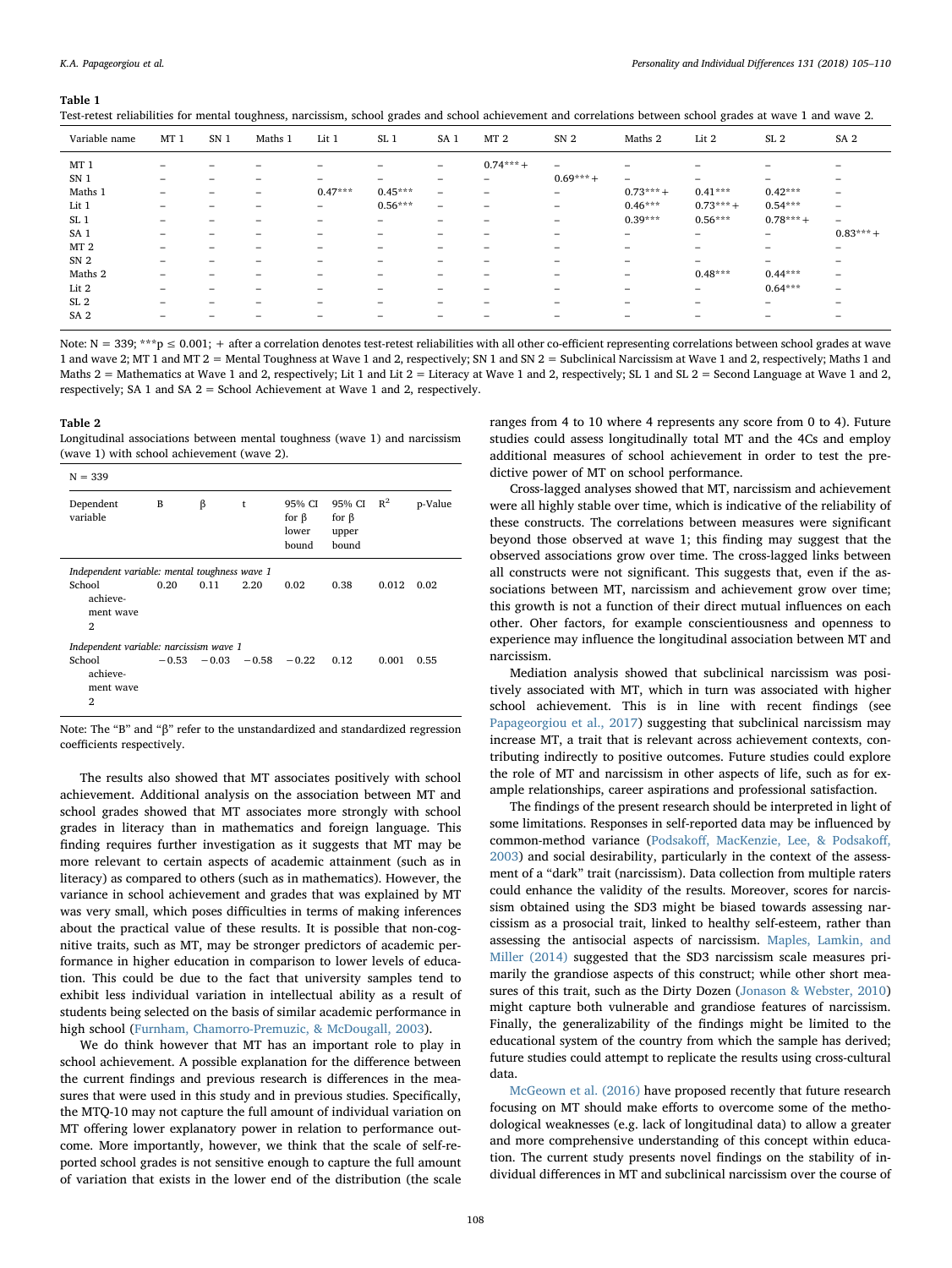<span id="page-4-4"></span>

<span id="page-4-5"></span>Fig. 1. Heat map presenting correlations between measures before and after residualizing for age and sex. Note. Narc = narcissism; MTQ = mental toughness; Ach = achievement; V = verbal ability; NV = non-verbal ability; 1 = wave 1; 2 = wave 2.



Fig. 2. Mediation model of narcissism (wave 1) on school achievement (wave 2) through MT (wave 2). Mediation model of the indirect effect of narcissism (wave 1) on school achievement (wave 2) through MT. b's represent the unstandardised regression coefficients  $(**p < 0.001; *p < 0.05)$ . Total effect:  $b = -0.052$ ,  $SE = 0.089$ ,  $p = 0.55$ ; (a) The effect of narcissism (wave 1) on MT (wave 2); (b) the effect of MT on school achievement (wave 2) after controlling for narcissism; (c′) the direct effect of narcissism (wave 1) on school achievement (wave 2).

a school year. The findings do not provide strong evidence for excluding subclinical narcissism from the dark triad of personality traits. However, the notion that scoring high on subclinical narcissism may increase school performance, through MT, supports the idea of studying the contextual adaptive and maladaptive aspects of traits; instead of focusing on rigid dichotomies between prosocial versus socially malevolent personality traits.

# Conflict of interest

All authors declare no conflicts of interest.

# Acknowledgements

We gratefully acknowledge all the students and teachers of the 'Istituto Tecnico S. Cannizzaro', 'Istituto Tecnico E. Mattei', 'Liceo Scientifico E. Majorana', and 'Liceo C. Rebora' in the city of Rho (Milan). We are particularly grateful to the teachers Elena Barducci, Nadia Boldrin, Cosimo Morrone and Rita Loffredo for their continuous support with the MILES project. We acknowledge the support of Tomsk State University competitiveness improvement programme grant (№ 8.1.11.2018). The study was not preregistered. MM's work is partly supported by the David Wechsler Early Career Grant for Innovative Work in Cognition. The funders had no role in study design, data collection and analysis, decision to publish, or preparation of the

### manuscript.

# Author contributions

K.A.P. has written the manuscript with the contribution of M.M. and A.D.; K.A.P., M.M. and A.D. have performed the statistical analyses; M.M., N.S. and K.S. were responsible for data collection and data preparation; P.J.C. and Y.K. provided critical reviews and comments during the write-up of this manuscript. K.A.P. was responsible for the conceptualisation of the study that is presented in this manuscript; M.M., N.S. and K.S are the directors of the MILES project.

### Appendix A. Supplementary data

Supplementary data to this article can be found online at [https://](https://doi.org/10.1016/j.paid.2018.04.024) [doi.org/10.1016/j.paid.2018.04.024.](https://doi.org/10.1016/j.paid.2018.04.024)

#### References

<span id="page-4-2"></span>Cashmore, E. (2002). [Sport psychology: The key concepts.](http://refhub.elsevier.com/S0191-8869(18)30214-9/rf0005) London: Routledge.

- <span id="page-4-0"></span>[Clough, P., Earle, K., & Sewell, D. \(2002\). Mental toughness: The concept and its mea](http://refhub.elsevier.com/S0191-8869(18)30214-9/rf0010)[surement. In I. M. Cockerill \(Ed.\).](http://refhub.elsevier.com/S0191-8869(18)30214-9/rf0010) Solutions in sport psychology (pp. 32–43). Boston, [MA: Cengage Learning](http://refhub.elsevier.com/S0191-8869(18)30214-9/rf0010).
- <span id="page-4-3"></span>[Crust, L. \(2008\). A review and conceptual re-examination of mental toughness:](http://refhub.elsevier.com/S0191-8869(18)30214-9/rf0015) [Implications for future researchers.](http://refhub.elsevier.com/S0191-8869(18)30214-9/rf0015) Personality and Individual Differences, 45(7), 576–[583](http://refhub.elsevier.com/S0191-8869(18)30214-9/rf0015).
- <span id="page-4-1"></span>[Crust, L., Earle, K., Perry, J., Earle, F., Clough, A., & Clough, P. J. \(2014\). Mental](http://refhub.elsevier.com/S0191-8869(18)30214-9/rf0025)